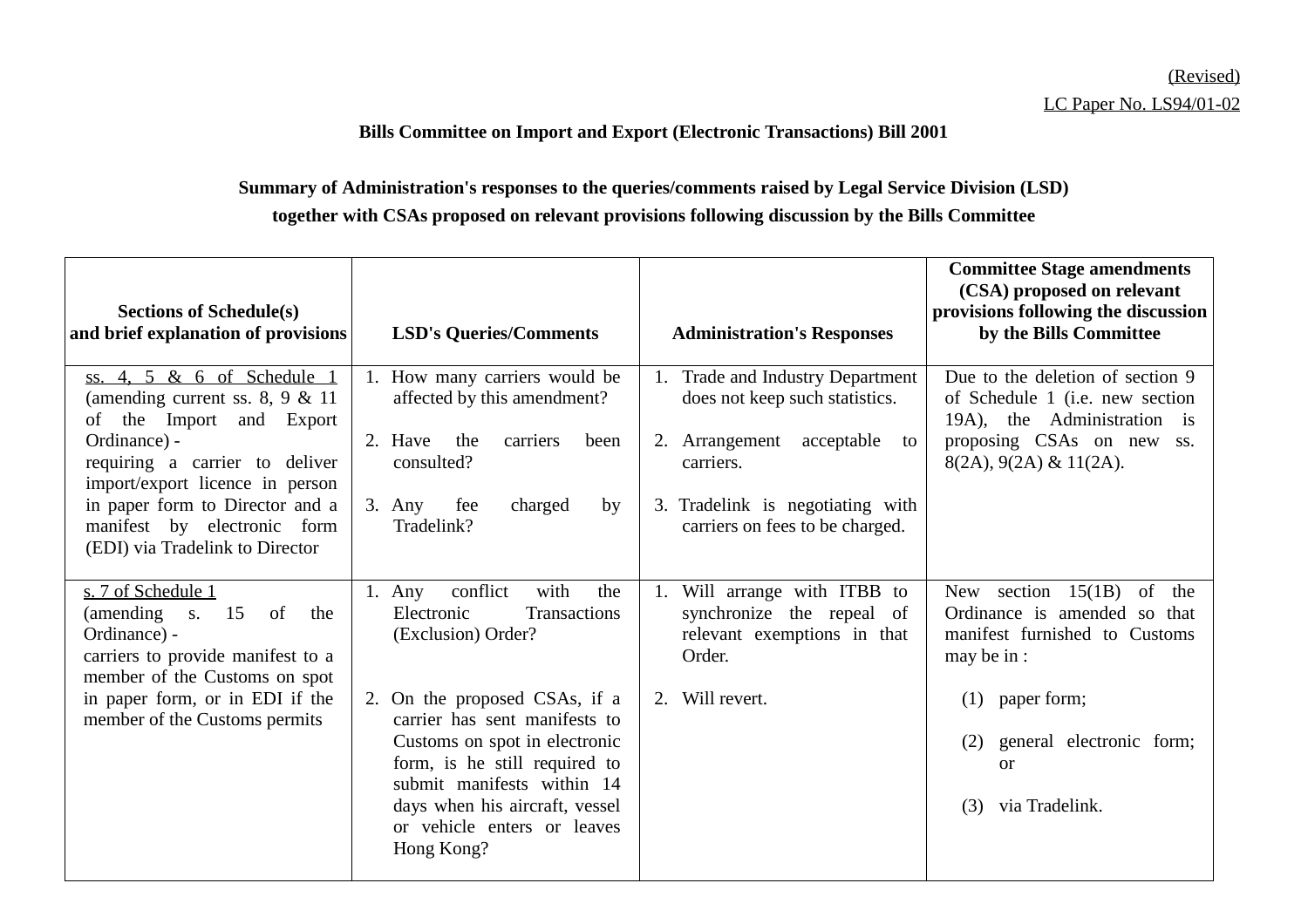|                                                                                                                                                                                                                                                                                                                                                        |                                                 |                                                                                        | $-2-$ |                                                                                                                                                                                                                                                                   |                                                                                                                                                                                                                                                                                                                                                                                                            |  |
|--------------------------------------------------------------------------------------------------------------------------------------------------------------------------------------------------------------------------------------------------------------------------------------------------------------------------------------------------------|-------------------------------------------------|----------------------------------------------------------------------------------------|-------|-------------------------------------------------------------------------------------------------------------------------------------------------------------------------------------------------------------------------------------------------------------------|------------------------------------------------------------------------------------------------------------------------------------------------------------------------------------------------------------------------------------------------------------------------------------------------------------------------------------------------------------------------------------------------------------|--|
| s.9 of Schedule 1<br>(adding a new s.19A to the<br>Ordinance) -                                                                                                                                                                                                                                                                                        | 1.<br>vehicle<br>contrary to policy intent?     | On new s. 19A, why are<br>owners<br>included                                           |       | 1. Exemption will be granted to<br>vehicle owners under new<br>section 32A.                                                                                                                                                                                       | New s.19A of the Ordinance is<br>to be deleted and new ss. 11A,<br>32A and 32B added so that<br>manifests are to be sent to the                                                                                                                                                                                                                                                                            |  |
| creating a new offence if carriers<br>do not furnish manifests to<br>Director via Tradelink<br>s.12 of Schedule 1<br>(adding a new section 32A to the<br>Ordinance) -<br>the Commissioner may require<br>information from any person or<br>from any class of persons in<br>whatever form by notice and<br>such notice is not subsidiary<br>legislation | 2.                                              | Should power of exemption<br>be conferred to the Director<br>and not the Commissioner? |       | 2. Both<br>Director<br>and<br>Commissioner will require<br>submission of manifests by<br>Decision<br>EDI.<br><sub>on</sub><br>exemption and transitional<br>arrangements will be made by<br>Commissioner<br>the<br>in<br>consultation<br>with<br>the<br>Director. | Commissioner by EDI.<br>The<br>Director will have access to the<br>manifests.<br>If the Commissioner considers<br>that it is not practicable for<br>information to be given by EDI,<br>determine<br>that<br>he<br>may<br>information shall be given either<br>in paper or EDI form. Notice<br>determination<br>shall<br>$\sigma$<br>be<br>published in the gazette within<br>14 days of the determination. |  |
|                                                                                                                                                                                                                                                                                                                                                        | 3.<br>Why<br>are<br>exemption<br>legislation?   | notices<br>of<br>under<br>new<br>section 32A not subsidiary                            |       | 3. No objection to making these<br>notices subsidiary legislation.                                                                                                                                                                                                |                                                                                                                                                                                                                                                                                                                                                                                                            |  |
|                                                                                                                                                                                                                                                                                                                                                        | time<br>4.<br>Any<br>implementing<br>manifests? | frame<br>for<br><b>EDI</b><br>submission of road mode                                  |       | 4. Will consult trade before<br>implementation.                                                                                                                                                                                                                   |                                                                                                                                                                                                                                                                                                                                                                                                            |  |
|                                                                                                                                                                                                                                                                                                                                                        | 5.<br>received each year?                       | How many manifests were                                                                |       | 5. 5,569,000 during April 2000<br>to March 2001.                                                                                                                                                                                                                  |                                                                                                                                                                                                                                                                                                                                                                                                            |  |
|                                                                                                                                                                                                                                                                                                                                                        | 6.<br>been found satisfactory?                  | Have all tests on EMAN                                                                 |       | 6. Technical issues need to be<br>resolved.                                                                                                                                                                                                                       |                                                                                                                                                                                                                                                                                                                                                                                                            |  |
| s.13 of Schedule 1<br>$(adding new s. 42) -$<br>transitional clause - manifests<br>can be submitted either in paper<br>or EDI form. The end date of<br>the transitional period to be<br>specified by the Commissioner                                                                                                                                  |                                                 |                                                                                        |       |                                                                                                                                                                                                                                                                   | <b>CSA</b><br>technical<br>proposed<br>on<br>aspects.                                                                                                                                                                                                                                                                                                                                                      |  |